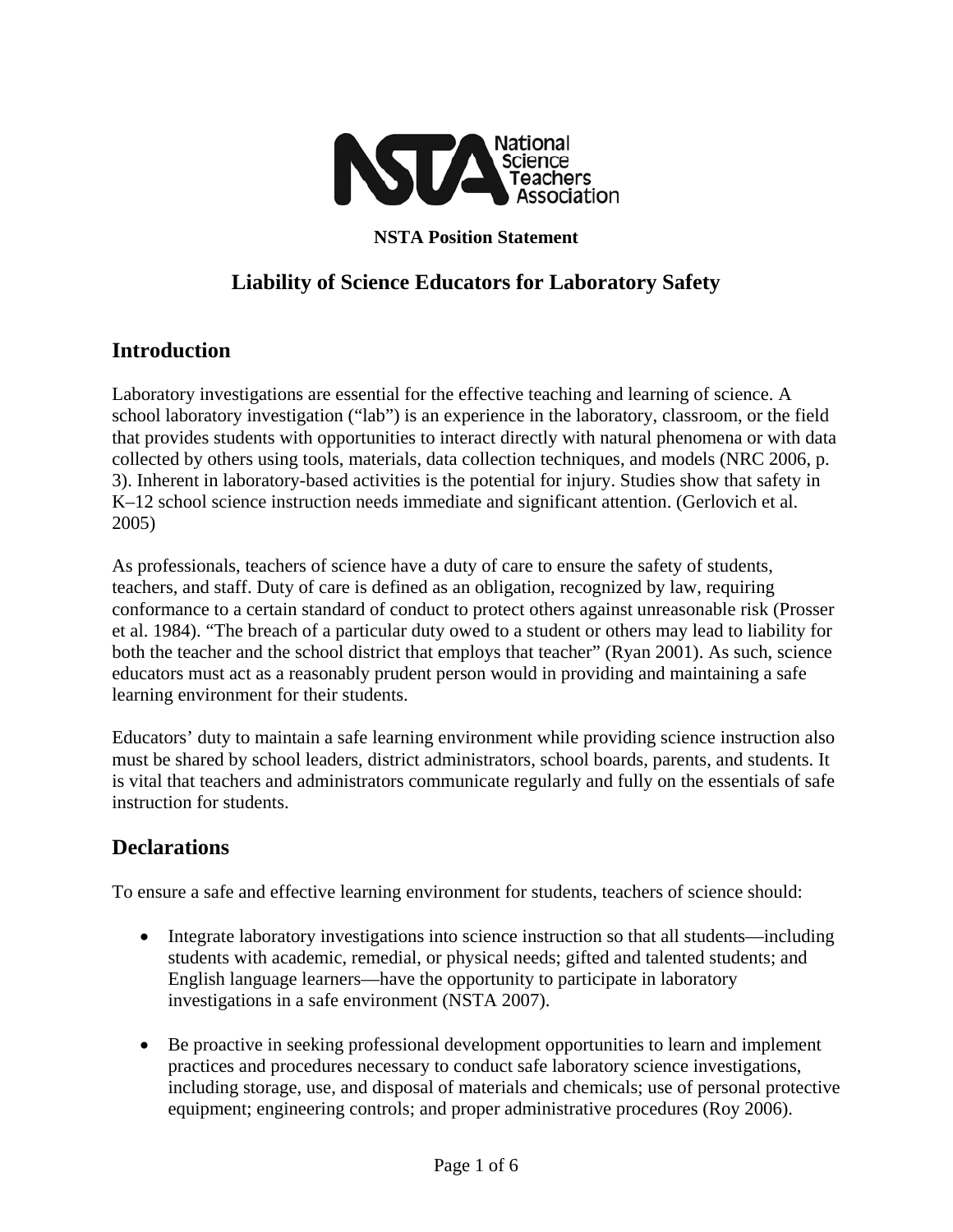- Request and encourage school and district leadership to provide necessary professional development opportunities for staff and take personal professional responsibility to learn and implement these safe practices and procedures into teaching.
- Exercise reasonable judgment when conducting laboratory investigations.
- Accept the duty of care to provide all students and staff with a safe environment while performing hands-on science investigations or demonstrations in the laboratory, classroom, or field setting; using, storing, disposing/recycling, or transporting chemicals; or engaging in other related activities.
- Modify or alter activities in a safe manner, or select alternative activities to perform, when in the exercise of their duty, they determine that the proposed activities cannot be performed safely or a safe environment cannot be maintained.
- Identify, document, and notify school and district officials about existing or potential safety issues that impact the learning environment, including hazards such as class-size overcrowding in violation of occupancy load codes (BOCA 1996, ICC 2003, NFPA 2006) or contrary to safety research (West et al. 2005), inadequate or defective equipment, inadequate number or size of labs, or improper facility design (Motz et al. 2007), and give necessary recommendations to correct the issue or rectify a particular situation. Overcrowding has two research-based safety concerns: sufficient supervision and adequate individual workspace. Classes containing more than 24 students engaged in science activities cannot safely be supervised by one teacher. Additionally, research data show that accidents rise dramatically as class enrollments exceed 24 students or when inadequate individual workspace is provided (West et al. 2005).
- Communicate fully and regularly (at least once quarterly) with administrators regarding issues impacting the provision of safe science instruction.
- Share the responsibility with school district officials in establishing and implementing written safety standards, policies, and procedures, and ensure their compliance.
- Understand the scope of the duty of care in acting as a reasonably prudent person in providing science instruction, and acknowledge the limitations of insurance in denying coverage for reckless and intentional acts, as well as the potential for individual liability for acts outside the course and scope of employment. [*See generally*, Restatement (Second) of Torts §202. 1965; Anderson et al. 1999, p. 398.]

To ensure a safe learning environment, school district officials—such as administrators, principals, assistant principals, science supervisors, and superintendents—should:

• Understand that for science to be taught properly and effectively, lab activities conducted in the laboratory, classroom, or field setting—must be integrated fully and safely into the science curriculum (NSTA 2007).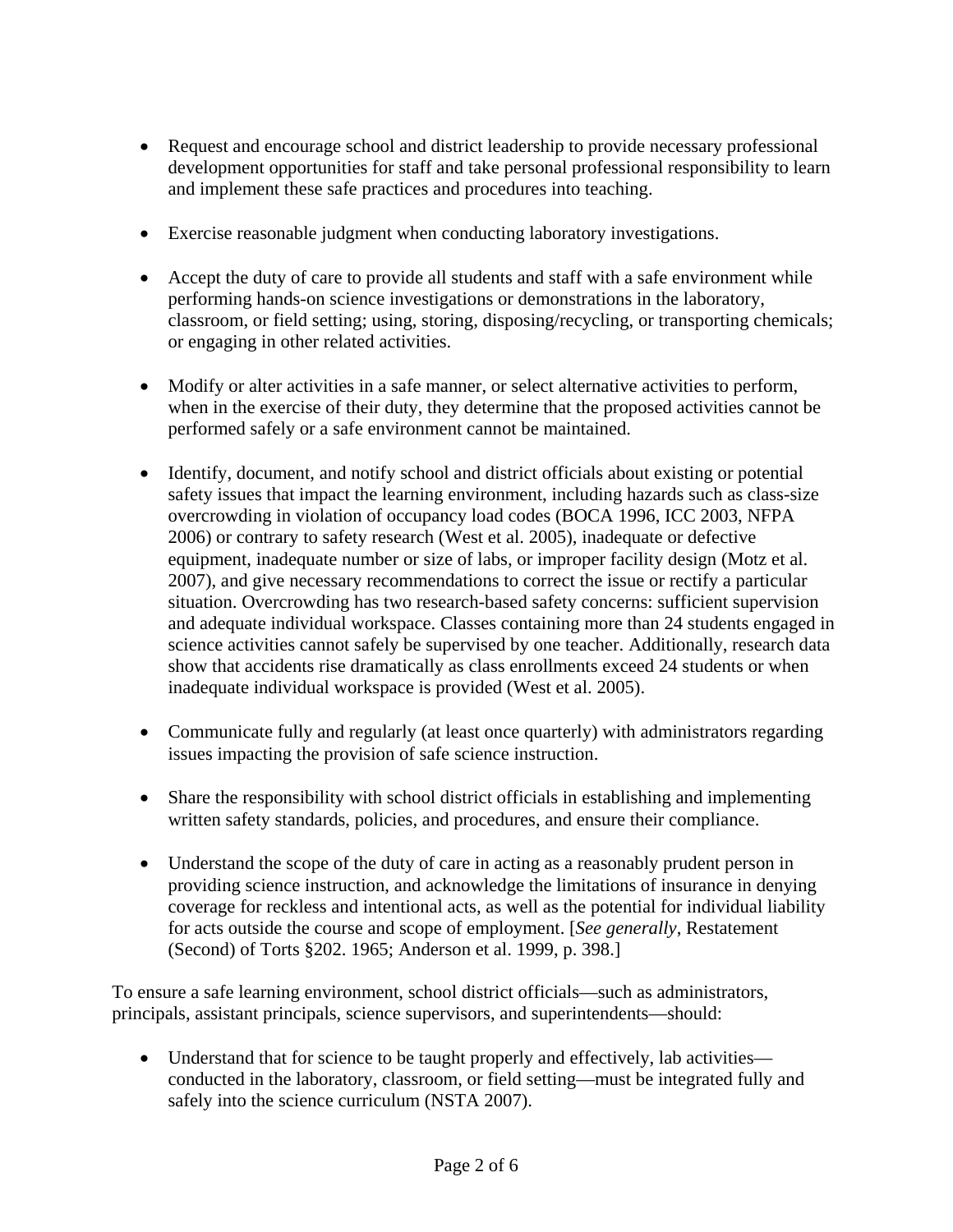- Develop and implement comprehensive safety policies with clear procedures for engaging in lab activities. These safety policies should comply with all applicable local and state health and safety codes, regulations, ordinances, and other rules established by the applicable oversight organization, including the Occupational Safety & Health Administration (OSHA), International Code Council (ICC), Building Officials and Code Administrators (BOCA), and National Fire Protection Association (NFPA).
- Ensure that all safety policies, including those related to safety training, are reviewed and updated annually in consultation with school or district science educators.
- Support and encourage the use of laboratory investigations in science instruction, and share the responsibility with teachers to develop and fully integrate these activities into the science curriculum.
- Become knowledgeable of and enforce all local, state, and federal codes and regulations to ensure a safe learning environment for students and educators. Particular attention should be given to means of hazard prevention, including reasonable class sizes to prevent overcrowding in violation of occupancy load codes (BOCA 1996, ICC 2003, NFPA 2006) or contrary to safety research (West et al. 2005); replacement or repair of inadequate or defective equipment; adequate number or size of labs (Motz et al. 2007), or proper facility design; and the proper use, storage, disposal, or recycling of chemicals.
- Understand that the number of occupants allowed in the laboratory must be set at a safe level based on building and fire safety codes, size and design of the laboratory teaching facility, chemical/physical/biological hazards, and students' needs (NSTA 2000; Roy 2006). Science classes should have no more than 24 students to allow for adequate supervision during science activities, even if the occupancy load limit might accommodate more (NSTA 2004). It is equally important to ensure adequate workspace for each student. NSTA recommends 60 sq. ft. for each secondary student and 45 sq. ft. for each elementary student in a laboratory/classroom setting (Motz et al. 2007). Research data show that accidents rise dramatically as class enrollments exceed 24 students or when inadequate individual workspace is provided (West et al. 2005).
- Require teachers to develop, maintain, and implement chemical hygiene plans based on OSHA's Laboratory Standard criteria (OSHA 29 CFR 1910.1450) and Right to Know Standard (OSHA 29 CFR 1910.1200).
- Support teachers of science by obtaining materials and resources from national, state, and local organizations that will inform and educate teachers about safe laboratory activities, safety procedures, and best practices in the teaching of laboratory-based science instruction.
- Review existing insurance policies to ensure adequate liability insurance coverage for laboratory-based science instruction.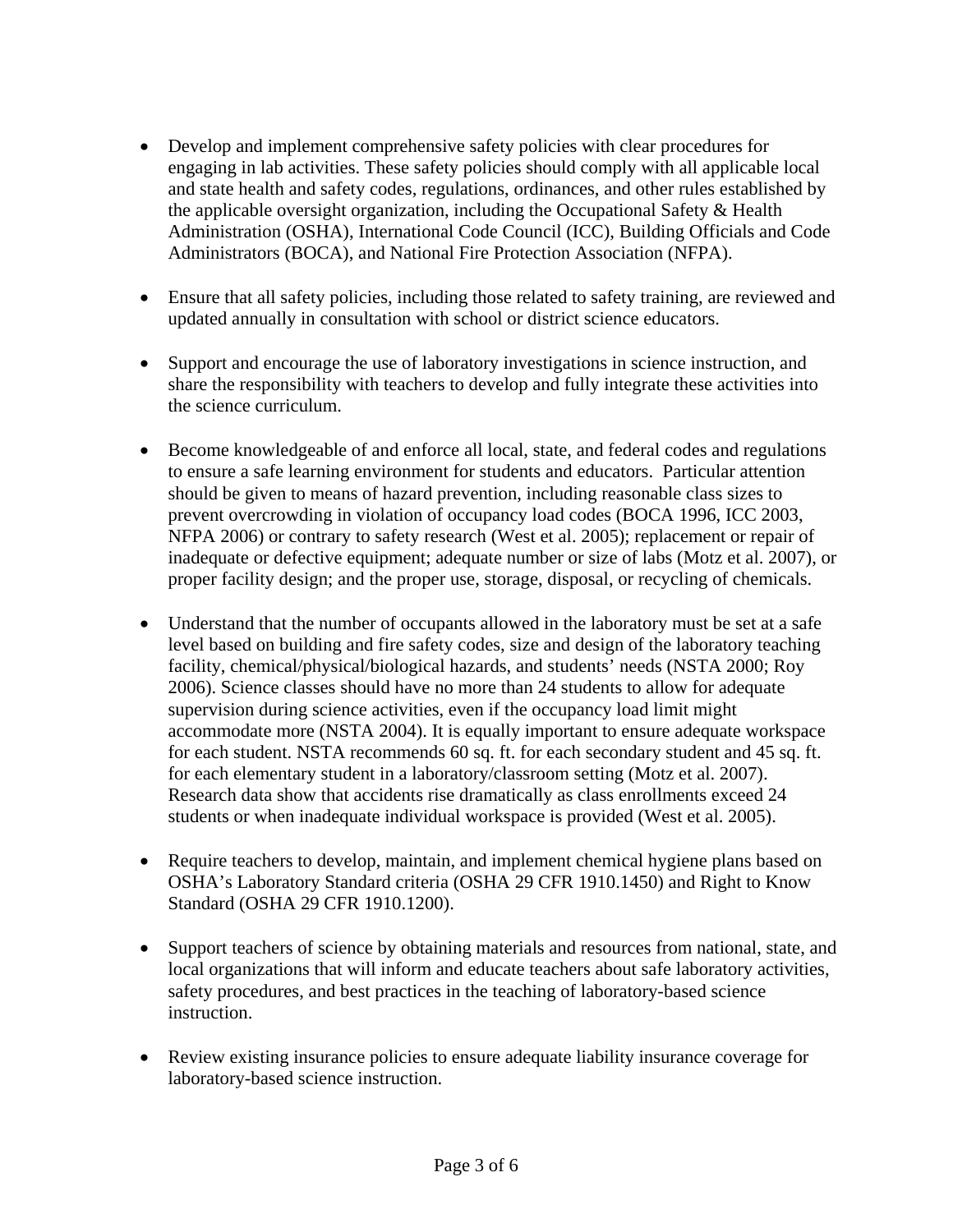- Provide teachers with sustained, comprehensive training in lab logistics—including setup, safety, management of materials and equipment, and assessment of student practices—at the time of initial assignment and before being assigned to a new exposure situation (OSHA 29 CFR 1910.1450[f][2]). This includes storage, use, and disposal of materials and chemicals; use of personal protective equipment; engineering controls; and proper administrative procedures. To ensure ongoing safety, annual training should be provided to keep teachers well informed about changes in safety procedures (NSTA 2000).
- Support the decisions of teachers to modify or alter activities in a safe manner or select safe alternative activities to perform in the science classroom/laboratory.
- Maintain adequately supplied, properly equipped, and safe facilities for performing lab instruction by conducting annual facilities audits (Motz et al. 2007; Ryan 2001).

To ensure a safe learning environment, members of the school board should:

- Recommend and support upgrading and improving school science facilities and science curriculum/instruction. If possible, a districtwide review of science facilities and instruction should be conducted at least every 3–5 years.
- Ensure that the district has adequate insurance to cover liability claims arising in the science classroom/laboratory.
- Adopt districtwide policies for safety, including guidelines for a safe working environment for all employees.

*Adopted by the NSTA Board of Directors September 2007* 

## **References**

Anderson, E. R., [J. S. Stanzler,](http://www.amazon.com/exec/obidos/search-handle-url/002-7047039-7268022?%5Fencoding=UTF8&search-type=ss&index=books&field-author=Jordan%20S.%20Stanzler) [L. S. Masters.](http://www.amazon.com/exec/obidos/search-handle-url/002-7047039-7268022?%5Fencoding=UTF8&search-type=ss&index=books&field-author=Lorelie%20S.%20Masters) 1999. *Insurance coverage litigation.* 2nd ed. New York, NY: Aspen Law & Business Publishers.

Building Officials and Code Administrators (BOCA). 1996. Section 1008.0 Occupant Load (National Building Code).

Gerlovich, J. A., D. McElroy, R. Parsa, and B. Wazlaw. 2005. National school science safety indexing project: A beginning. *The Science Teacher* 72 (6): 43–45.

International Code Council (ICC). 2003. Section 15.1.7 and Table 1004.1.2 Occupant Load.

Motz, L. L., J. T. Biehle, and S. S. West. 2007. *NSTA guide to planning school science facilities*, Second Edition. Arlington, VA: NSTA Press.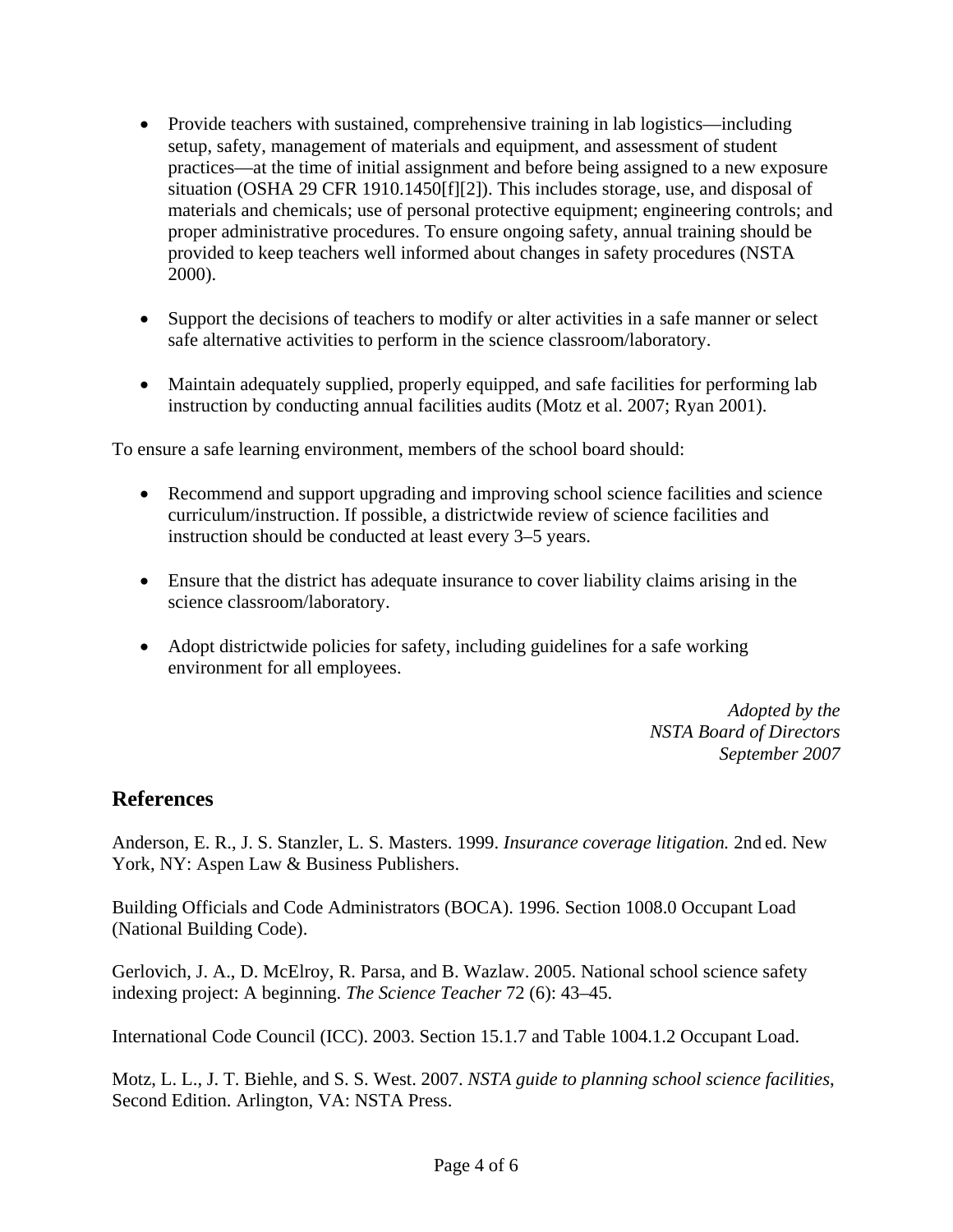National Fire Protection Association (NFPA). 2006. Section 10-1.7.0 Occupant Load, Life Safety Code 101–97.

National Research Council (NRC). 2006. *America's lab report: Investigations in high school science*. Washington, DC: National Academy Press.

National Science Teachers Association (NSTA). 2007. NSTA Position Statement: The Integral Role of Laboratory Investigations in Science Instruction.

National Science Teachers Association (NSTA). 2004. *Investigating safely; A guide for high school teachers*. Arlington, VA: NSTA Press.

National Science Teachers Association (NSTA). 2000. NSTA Position Statement: Safety and School Science Instruction.

Occupational Safety & Health Administration (OSHA). 1987. 29 CFR 1910.1200 Hazard Communication Standard (Right to Know Law).

Occupational Safety & Health Administration (OSHA). 1990. 29 CFR 1910.1450. The Laboratory Standard, Part Q (Chemical Hygiene Law).

Occupational Safety & Health Administration (OSHA). 1990. 29 CFR 1910.1450(f)(2). Occupational Exposure to Hazardous Chemicals in Laboratories.

Prosser, W. L., W. P. Keeton, D. B. Dobbs, R. E. Keeton, and D. G. Owen, eds. 1984. *Prosser and Keeton on torts.* 5th ed. Eagan, MN: West Group.

Roy, K. 2006. Proactive safety. *Science Scope* 30 (1): 72, 74.

Ryan, K. 2001. *Science classroom safety and the law: A handbook for teachers*. Batavia, IL: Flinn Scientific, Inc.

West, S. S., J. F. Westerlund, \*A. L. Stephenson, and \*N. Nelson. 2005. Conditions that affect secondary science safety: Results from 2001 Texas Survey, Overcrowding. *The Texas Science Teacher* 34 (1).

## **Additional Resources**

Americans with Disabilities Act of 1990 (ADA). See *www.usdoj.gov/crt/ada/adahom1.htm* and *www.ada.gov/pubs/ada.htm.*

Building Officials and Code Administrators (BOCA). See *www.iccsafe.org/help/redirectbocai.html.*